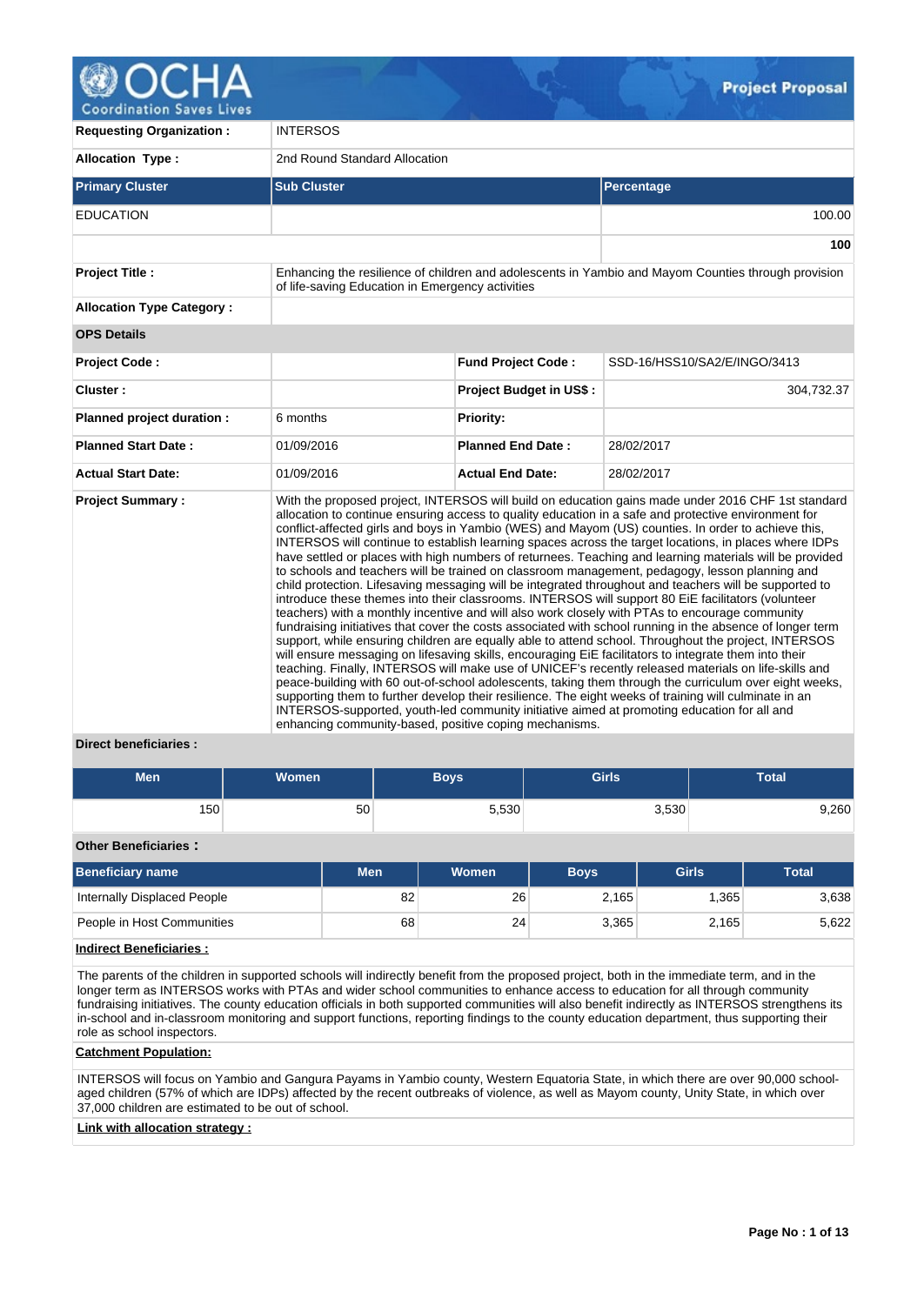In crisis contexts, children are most vulnerable to having their rights denied as lives are disrupted. Out-of-school children and adolescents are more vulnerable to violence, abuse, forced recruitment and engagement in life-threatening, and often criminal, activities. The conflict in South Sudan has permeated all levels of society leaving children and adolescents at particular risk of adopting violent behaviour as they have become normalized. In emergency contexts education saves lives through providing children with safe and protective learning environments and integrating lifesaving messages into daily lessons. By reestablishing daily patterns and routines and facilitating positive peer interaction, education supports the psychosocial wellbeing and resilience of children. In the longer term, education has transformative properties, increasing their livelihoods opportunities and future engagement with society.

Under the first standard allocation, INTERSOS made significant gains in the provision of education in Yambio and Mayom, and as per the allocation strategy would like to build on these gains, expanding both geographically and in terms of activity depth. INTERSOS is present in both Yambio and Mayom, and is able to rapidly continue programming, should the proposal be successful. In order to ensure education continues to be made available in the target locations, INTERSOS will continue paying incentives to EiE facilitators – paying particular attention to appointing qualified female teaching facilitators where possible. INTERSOS will also continue to rehabilitate, establish and equip learning spaces, ensuring that there are sufficient gender segregated latrines and hand washing facilities. INTERSOS will continue training teachers, focusing on basic pedagogy and classroom management, ensuring to integrate lifesaving messaging throughout and supporting teachers day-to-day in the classroom to ensure that they are making use of the training content and integrating lifesaving messaging into their teaching. Finally, INTERSOS will extend its successful programming with youth in Juba, Bor, Malakal and Bentiu to the target locations, aiming to engage out-of-school youth in pathways back to education through life-skills and peace-building training. This is highly relevant in the target locations as there are no opportunities for secondary education and youth are at risk of "falling in with the wrong crowd" and adopting anti-social, and sometimes violent or criminal, behaviors.

# **Sub-Grants to Implementing Partners :**

| <b>Partner Name</b>                                    | <b>Partner Type</b> |  | <b>Budget in US\$</b>       |  |  |  |  |  |  |
|--------------------------------------------------------|---------------------|--|-----------------------------|--|--|--|--|--|--|
|                                                        |                     |  |                             |  |  |  |  |  |  |
| Other funding secured for the same project (to date) : |                     |  |                             |  |  |  |  |  |  |
| <b>Other Funding Source</b>                            |                     |  | <b>Other Funding Amount</b> |  |  |  |  |  |  |
|                                                        |                     |  |                             |  |  |  |  |  |  |
| Organization focal point:                              |                     |  |                             |  |  |  |  |  |  |

| <b>Name</b>            | <b>Title</b>                 | Email                            | <b>IPhone</b> |
|------------------------|------------------------------|----------------------------------|---------------|
| <b>Heather Carroll</b> | <b>Education Coordinator</b> | edu.ces.south.sudan@intersos.org | 0928096834    |
| Davide Berruti         | Head of Mission              | south.sudan@intersos.org         | 0923133819    |
| <b>BACKGROUND</b>      |                              |                                  |               |

# **1. Humanitarian context analysis**

Yambio county has experienced a number of incidents of conflict in late 2015 and early 2016, resulting in significant displacement (including second and third displacements) and resultant disruptions to education: 57% of affected children in Yambio county are IDPs. A recent interagency rapid needs assessment (IRNA) conducted in May 2016, found that populations in Yambio county had been displaced to the forests and less-affected payams during multiple incidents of violence and have started returning home since the signature of a peace agreement signed between the "Arrow Boys" (also known as the South Sudan National Liberation Movement (SSNLM)) and the Government on 1 April 2016. Returns are occurring at a slow pace (12,156 people had returned to Yambio town at the time of the assessment), with many families reluctant to leave the fields which they had started cultivating during their displacement. With no livelihoods prospects in the immediate term back home, many have elected to remain in their location of displacement until they have harvested.

While Mayom county remains relatively peaceful, there are huge humanitarian needs for its population of over 150,000 (roughly 20% of whom are IDPs). During the rainy season a further estimated 22,000 people have been displaced locally due to heavy rainfall. Due to difficulties in accessing Mayom county, the humanitarian response remains weak, with only a few partners present.

In May 2016, INTERSOS took the lead on the education component of the IRNA in Western Equatoria, which indicated strongly the need for repeated intervention in Yambio county to consolidate gains made under the first standard allocation. In the assessed areas (Yambio and Gangura payams), only four schools were functional – three primary and one pre-school, and 75% of these is concentrated in one location (Duduma – Yambio payam). Of the four functioning schools, three hold the majority of their classes under trees as there is insufficient classroom space. The majority of classrooms that do exist are in serious disrepair and there were insufficient WASH facilities on site. No teaching and learning materials were available. Over 90,200 school-aged children have been affected by conflict and of these, approximately 57% are IDPs. In Duduma, 87% of affected school-aged children are displaced, while in Gangura, 20% of affected schoolaged children are displaced. While data is not available for all the assessed areas, the data that does exist indicates that huge numbers of children, both IDPs and those from the host community, are out of school. For instance, as little as 2% of IDP children and 3% of host community children attend school in Duduma. Data is unavailable for Gangura payam, but in Yambio payam, 857 adults who could act as teachers have been identified by the community.

The need for continues EiE intervention in Mayom county, Unity State, is equally significant, with only 36 out of 66 schools functional since the crisis, and 14 of these conducting classes under trees. 35 of the functional schools serve primary aged children, while one offers secondary education. Just under 11,000 children are enrolled, roughly 32% of whom are girls. 333 teachers are on the government payroll in the county. Only 26 of the functional schools are accessible due to poor road conditions. An IRNA conducted prior to the start of INTERSOS' EiE intervention in Mayom (February 2016) indicated that there are huge needs in terms of improving and establishing safe learning spaces, ensuring sufficient teaching and learning materials and enhancing the quality of teaching and learning through targeted teacher training and ongoing in-classroom support.

# **2. Needs assessment**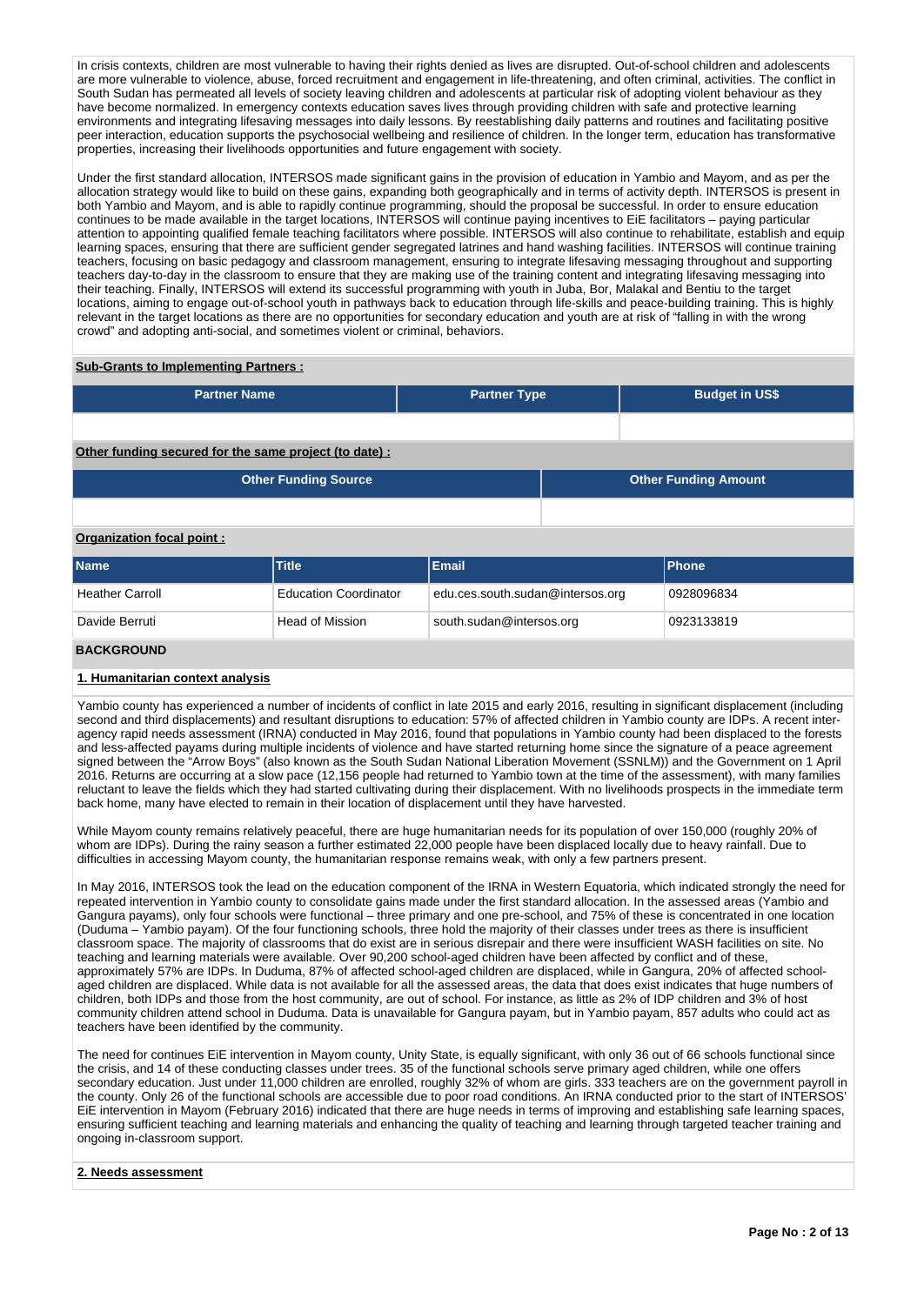In May 2016, INTERSOS took the lead on the education component of the IRNA in WES, which indicated strongly the need for repeated intervention in Yambio county to consolidate gains made under the first standard allocation. In the assessed areas (Yambio and Gangura Payams), only four schools were operational – three primary and one pre-primary, and 75% of these were concentrated in one location (Duduma – Yambio Payam). Of the four functioning schools, three hold the majority of their classes under trees as there is insufficient classroom space. The majority of classrooms that do exist are in serious disrepair and there were insufficient WASH facilities on site. No teaching and learning materials were available. Over 90,200 school-aged children have been affected by conflict and of these, approximately 57% are IDPs. In Duduma, 87% of affected school-aged children are displaced, while in Gangura, 20% are displaced. While data is not available for all the assessed areas, the data that does exist indicated that huge numbers of children, both IDPs and those from the host community, are out of school. For instance, as little as 2% of IDP children and 3% of host community children attend school in Duduma. Data is unavailable for Gangura payam, but in Yambio payam, 857 adults who could act as teachers have been identified by the community. In Yambio, despite the introduction of teachers' incentives by INTERSOS in 2016, children must pay a nominal fee to enroll and attend school. This means that despite the presence of a humanitarian organization, children are still missing out on their right to an education. teachers fear that if they discontinue the fee required per child, once the project of INTERSOS ends, parents will refuse to contribute financially to the school, having become accustomed to free education, and the school system will collapse. There is clearly a huge need to identify more sustainable means of financing education which ensure that all children can attend school, even if their parents cannot afford the token fee.

The need for continued EiE intervention in Mayom county, Unity State, is equally significant, with only 36 out of 66 schools functional since the crisis, and 14 of these schools conducting classes solely under trees. 35 of the functional schools serve primary aged children, while one offers secondary education. Just under 11,000 children are enrolled, roughly 32% of whom are girls. 333 teachers are on the government payroll in the county. Only 26 of the functional schools are accessible due to poor road conditions. This presents a huge challenge to the county education officials and EiE partners alike who are unable to monitor whether education activities are actually taking place, and the quality of teaching and learning, in poor weather conditions. An IRNA conducted prior to the start of INTERSOS' intervention Mayom (February 2016) indicated that there are huge needs in terms of improving and establishing safe learning spaces, ensuring sufficient teaching and learning materials and enhancing the quality of teaching and learning through targeted teacher training and ongoing inclassroom support. An estimated 37,000 girls and boys are out-of-school and in need of EiE services. Communities have been supportive of INTERSOS' education programming and unlike in Yambio, have ensured access to education is free in INTERSOS supported schools.

# **3. Description Of Beneficiaries**

The direct beneficiaries of the proposed program are 9,000 school-aged girls and boys from Yambio and Mayom counties. The majority of children in both counties are currently not attending school, in Yambio, over half are IDPs and many have experienced repeated displacements. 80 volunteer teachers will benefit from a monthly incentive as well as training, contributing both to their household income as well as their professional development. 120 PTA members (parents and teachers) in each supported school will receive training on their role in the school community, with particular focus on school financing and financial management. INTERSOS will specifically encourage girls to enroll and attend school through community advocacy in partnership with teachers and PTA members, as well as ensuring appropriate gender segregated WASH facilities. Finally, 60 youth/adolescents will benefit from focused training on life-skills and peace education – girls and boys will be represented equally among the targeted participants. INTERSOS will continue to work with local education authorities to ensure sustainability of the intervention and to promote successful transition upon project closure.

# **4. Grant Request Justification**

As indicated in the needs assessment section, there is a huge need for continued intervention in both Yambio and Mayom, with both locations suffering numerous incidents of conflict in recent history, leaving tens of thousands of children without access to education. INTERSOS has been implementing education programmes in both locations since the start of the year, aiming to increase access to education for conflict affected children. In line with the Education Cluster strategy the intervention aims to contribute to protection of children and young people through access to safe and secure learning environments, cognitive development through quality education, and prevention of threats through the provision of lifesaving education. Therefore, the provision of safe access to education infrastructure and services will contribute to reduce the risk for children and youth, who are remaining exposed in un unsafe environment, of becoming victims of abuses, sexual and gender-based violence, child marriage and forced recruitment by armed forces. Under the last round of funding, over 9,000 girls and boys were supported in the target areas through the establishment and rehabilitation of classroom space, the provision of teaching and learning materials, teacher training on lifesaving topics and the provision of teachers incentives. Based on feedback from the communities, INTERSOS is requesting to continue our intervention, improving the teacher professional development aspect to include foundational teaching skills in line with requests from teachers, and working more comprehensively with PTA members and the wider community to ensure ownership and sustainability. Thanks to the strong presence and access in the targeted areas and the acceptance within the community INTERSOS will be ready to immediately respond implementing the proposed education activities in Yambio and Mayom county, ensuring the continuation of the programme and the use of thee limited available resources in the most effective way.

# **5. Complementarity**

INTERSOS is currently implementing EiE programmes in Unity State (Bentiu, Rubkona and Mayendit), Upper Nile State (Malakal and Wau Shilluk), Central Equatoria State (Juba) and Jonglei State (Bor and Baidit) with UNICEF funding, and has been implementing EiE programmes in Yambio and Mayom with CHF funding received under the first standard allocation. The proposed programme will compliment what has been achieved under the first allocation and will synergize with ongoing UNICEF-funded programming in the other aforementioned states. INTERSOS will bring its experience in working with adolescents in the UNICEF-supported locations, to the proposed project and will ensure lessons learned in the various programmes are shared and benefitted from where appropriate.

Additonally, INTERSOS is currently implementing a WASH programme in Yambio and will work closely with WASH colleagues to ensure WASH facilities are of a high standard, and to ensure WASH and health messaging are integrated into the project through teacher training and through direct sensitization in supported schools. INTERSOS has significant programming in both child protection and GBV and will ensure expertise in these areas is mainstreamed within the proposed EiE project.

# **LOGICAL FRAMEWORK**

# **Overall project objective**

The project aims to increase access of children and young people to safe, child-friendly and protective learning spaces and to provide holistic and quality education in Unity and Western Equatoria States.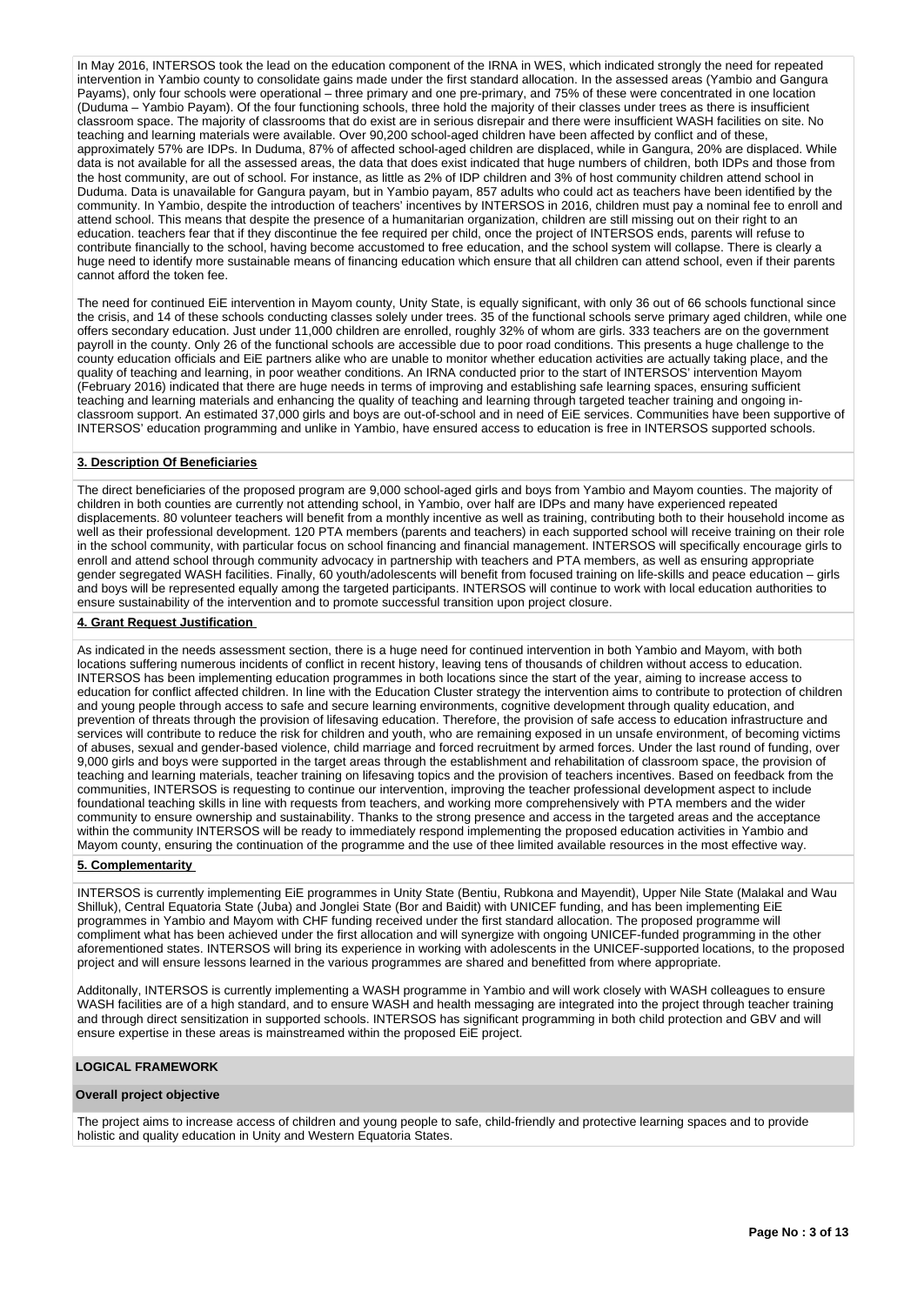| <b>EDUCATION</b>                                                                                                                                                          |                                                                                                                                                                                                                                                                                                                                                                                                                                                     |                                 |
|---------------------------------------------------------------------------------------------------------------------------------------------------------------------------|-----------------------------------------------------------------------------------------------------------------------------------------------------------------------------------------------------------------------------------------------------------------------------------------------------------------------------------------------------------------------------------------------------------------------------------------------------|---------------------------------|
| <b>Cluster objectives</b>                                                                                                                                                 | <b>Strategic Response Plan (SRP) objectives</b>                                                                                                                                                                                                                                                                                                                                                                                                     | <b>Percentage of activities</b> |
| CO1: Conflict-affected children and young<br>people are protected through access to safe<br>and secure learning environments                                              | HRP 2016 SO1: Save lives and alleviate<br>suffering through safe access to services and<br>resources with dignity                                                                                                                                                                                                                                                                                                                                   | 80                              |
| CO3: Immediate and future threats are<br>prevented and minimized through the<br>provision of life-saving education to children<br>and young people affected by the crisis | HRP 2016 SO2: Ensure communities are<br>protected, capable and prepared to cope with<br>significant threats                                                                                                                                                                                                                                                                                                                                         | <b>20</b>                       |
| better trained teachers. 60 adolescents will benefit from a tailored lifeskills programme                                                                                 | <b>Contribution to Cluster/Sector Objectives</b> : the proposed project will contribute to the cluster objectives in the following ways: 80 teaching<br>facilitators will benefit from a monthly incentive as well as a professional development programme equipping them with the skills to teach<br>effectively. 9,000 school-aged children will benefit from motivated teachers, improved school facilities, teaching and learning materials and |                                 |
|                                                                                                                                                                           |                                                                                                                                                                                                                                                                                                                                                                                                                                                     |                                 |

#### **Outcome 1**

Improved access to safe, child-friendly and quality education in Yambio and Mayom Counties.

# **Output 1.1**

# **Description**

9,000 conflict-affected children regularly attend school in Yambio and Mayom Counties.

#### **Assumptions & Risks**

- The security situation remains stable

- Local authorities are supportive
- The community is supportive
- Parents are willing to send their children to school daily

# **Activities**

# **Activity 1.1.2**

In Mayom: Focused assessment and selection of schools/school communities to support. INTERSOS is planning to maintain support to the 7 schools supported under the 1st allocation, through the payment of incentives and the provision of training to teachers and PTAs, as well as small-scale rehabilitation and maintenance of school facilities where required, and will extend the its support to 3 further schools, ensuring students benefit from classroom and WASH facility establishment and rehabilitation where required, teaching and learning materials, teachers incentives and training for teachers and PTA members.

#### **Activity 1.1.3**

In Yambio: Provision of teaching and learning materials to 4,500 children in the supported schools and 90 teachers.

# **Activity 1.1.4**

In Mayom: Provision of teaching and learning materials to 4,500 children in the supported schools and 90 teachers.

#### **Activity 1.1.5**

In Yambio: Provision of and upgrades to school facilities – classrooms, latrines, hand-washing points. INTERSOS will ensure the establishment of 3 new classrooms and will rehabilitate 4 classroooms in the supported schools. Additionally, INTERSOS will ensure supported schools have adequate, gender segregated WASH facilities, through establishing and repairing latrines and handwashing facilities in six schools.

# **Activity 1.1.6**

In Mayom: Provision of and upgrades to school facilities – classrooms, latrines, hand-washing points. INTERSOS will ensure the establishment of 3 new classrooms and will rehabilitate 4 classroooms in the supported schools. Additionally, INTERSOS will ensure supported schools have adequate, gender segregated WASH facilities, through establishing and repairing latrines and handwashing facilities in six schools.

# **Activity 1.1.7**

In Yambio and Mayom: Teacher training focusing on pedagogy, classroom management and lesson planning, integrating lifesaving messaging and encouraging teachers to pass them on to children through their lessons.

#### **Activity 1.1.8**

In Yambio and Mayom: Regular school monitoring: in-classroom support and coaching, teacher and student attendance.

# **Activity 1.1.9**

In Yambio and Mayom: Targeted training for PTA members and engagement of PTAs/SMCs in school financing initiatives including training on fundraising, action planning and budget management.

# **Activity 1.1.10**

In Yambio and Mayom: Advocacy at community level on the importance of education and the right children have to an education, through back to school campaigns, community meetings, school open days and ad hoc awareness raising initiatives.

# **Activity 1.1.1**

In Yambio: Focused assessment and selection of schools/school communities to support. INTERSOS is planning to maintain support to the 6 schools supported under the 1st allocation, through the payment of incentives and the provision of training to teachers and PTAs, as well as small-scale rehabilitation and maintenance of school facilities where required, and will extend the its support to 4 further schools, ensuring students benefit from classroom and WASH facility establishment and rehabilitation where required, teaching and learning materials, teachers incentives and training for teachers and PTA members.

#### **Indicators**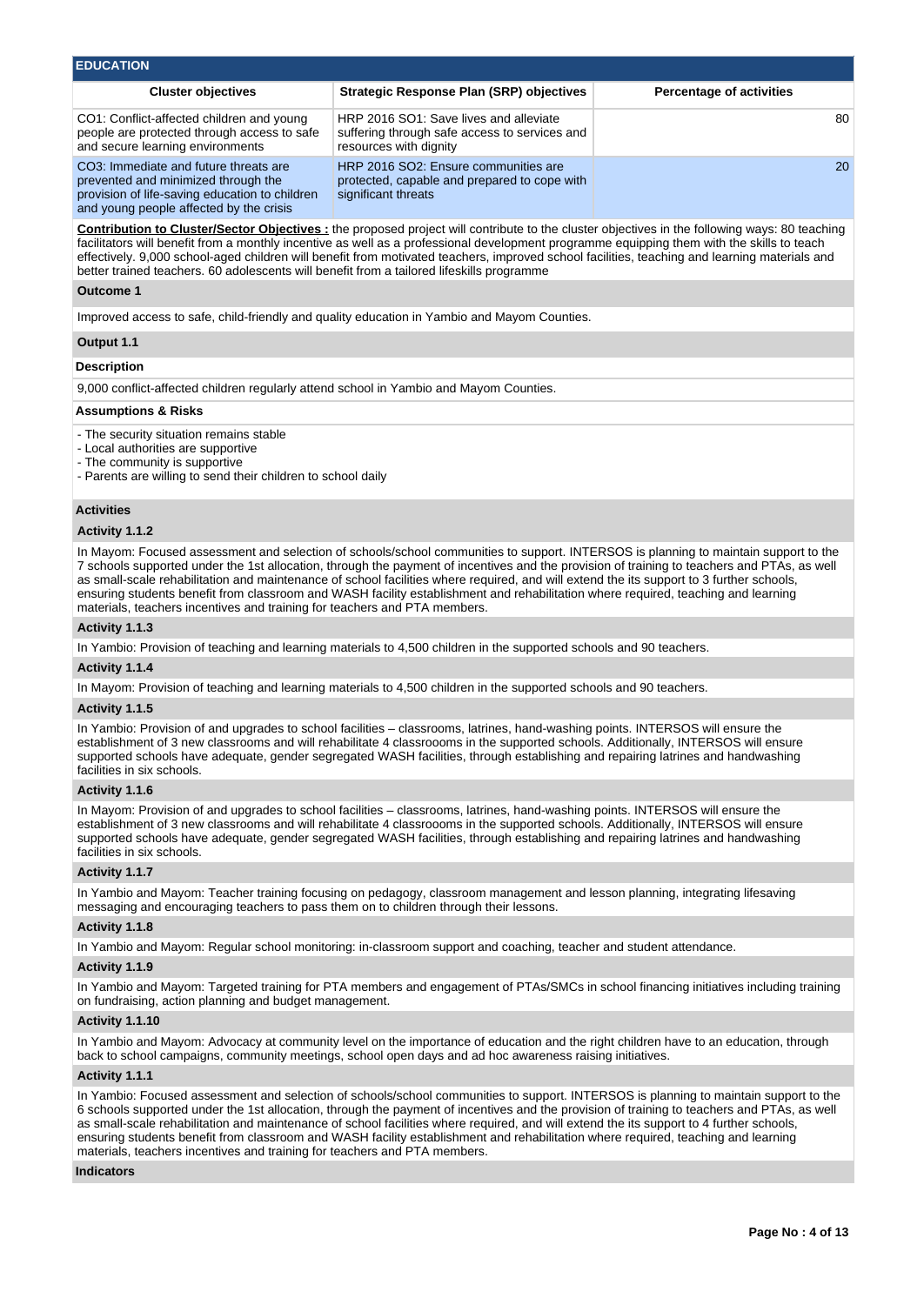|                                |                                                                                   |                                                                                                                                                                                                                                                                                       | <b>End cycle beneficiaries</b> |                                |             |              | End<br>cycle  |  |
|--------------------------------|-----------------------------------------------------------------------------------|---------------------------------------------------------------------------------------------------------------------------------------------------------------------------------------------------------------------------------------------------------------------------------------|--------------------------------|--------------------------------|-------------|--------------|---------------|--|
| Code                           | <b>Cluster</b>                                                                    | <b>Indicator</b>                                                                                                                                                                                                                                                                      | <b>Men</b>                     | <b>Women</b>                   | <b>Boys</b> | <b>Girls</b> | <b>Target</b> |  |
| Indicator 1.1.1                | <b>EDUCATION</b>                                                                  | Frontline # of IDP and host community children<br>enrolled                                                                                                                                                                                                                            |                                |                                | 5,50<br>0   | 3,50<br>0    | 9,000         |  |
|                                | <b>Means of Verification:</b> enrollment records                                  |                                                                                                                                                                                                                                                                                       |                                |                                |             |              |               |  |
| Indicator<br>1.1.10            | <b>EDUCATION</b>                                                                  | Frontline # of PTAs trained                                                                                                                                                                                                                                                           |                                |                                |             |              |               |  |
|                                | <b>Means of Verification:</b> attendance sheets                                   |                                                                                                                                                                                                                                                                                       |                                |                                |             |              |               |  |
| Indicator 1.1.2                | <b>EDUCATION</b>                                                                  | Frontline # of IDP and host community children<br>attending school                                                                                                                                                                                                                    |                                |                                |             |              |               |  |
|                                | <b>Means of Verification:</b> enrollment records                                  |                                                                                                                                                                                                                                                                                       |                                |                                |             |              |               |  |
| Indicator 1.1.3                | <b>EDUCATION</b>                                                                  | Frontline # of teaching facilitators paid with<br>incentives                                                                                                                                                                                                                          |                                |                                |             |              | 80            |  |
|                                | <b>Means of Verification:</b> enrollment records                                  |                                                                                                                                                                                                                                                                                       |                                |                                |             |              |               |  |
| Indicator 1.1.4                | <b>EDUCATION</b>                                                                  | # of emergency affected girls and boys benefiting<br>from education in emergencies supplies from the<br>pipeline                                                                                                                                                                      |                                |                                |             |              | 9,000         |  |
|                                | <b>Means of Verification:</b> distribution records                                |                                                                                                                                                                                                                                                                                       |                                |                                |             |              |               |  |
| Indicator 1.1.5                | <b>EDUCATION</b>                                                                  | # of classrooms established                                                                                                                                                                                                                                                           |                                |                                |             |              | 6             |  |
|                                | <b>Means of Verification: BOQs, activity reports</b>                              |                                                                                                                                                                                                                                                                                       |                                |                                |             |              |               |  |
| Indicator 1.1.6                | <b>EDUCATION</b>                                                                  | # of classrooms rehabilitated                                                                                                                                                                                                                                                         |                                |                                |             |              | 8             |  |
|                                | <b>Means of Verification:</b> BOQs, activity reports                              |                                                                                                                                                                                                                                                                                       |                                |                                |             |              |               |  |
| Indicator $1.1.7$              | <b>EDUCATION</b>                                                                  | # of emergency affected learning spaces provided<br>with gender segregated WASH facilities                                                                                                                                                                                            |                                |                                |             |              | 6             |  |
|                                | <b>Means of Verification : BOQs, activity reports</b>                             |                                                                                                                                                                                                                                                                                       |                                |                                |             |              |               |  |
| Indicator 1.1.8                | <b>EDUCATION</b>                                                                  | Frontline # of teachers trained in EiE Curriculum                                                                                                                                                                                                                                     | 60                             | 20                             |             |              | 80            |  |
|                                | <b>Means of Verification:</b> attendance sheets, pre- and post-tests              |                                                                                                                                                                                                                                                                                       |                                |                                |             |              |               |  |
| Indicator 1.1.9                | <b>EDUCATION</b>                                                                  | Frontline # of teachers coached/mentored on<br>teaching methodologies and classroom<br>management                                                                                                                                                                                     | 60                             | 20                             |             |              | 80            |  |
|                                | <b>Means of Verification:</b> attendance sheets, pre- and post-tests              |                                                                                                                                                                                                                                                                                       |                                |                                |             |              |               |  |
| <b>Outcome 2</b>               |                                                                                   |                                                                                                                                                                                                                                                                                       |                                |                                |             |              |               |  |
|                                |                                                                                   | Increased resilience of out-of-school conflict-affected adolescents in Yambio and Mayom.                                                                                                                                                                                              |                                |                                |             |              |               |  |
| Output 2.1                     |                                                                                   |                                                                                                                                                                                                                                                                                       |                                |                                |             |              |               |  |
| <b>Description</b>             |                                                                                   |                                                                                                                                                                                                                                                                                       |                                |                                |             |              |               |  |
| education training             |                                                                                   | Out of school adolescents in Yambio and Mayom will be supported through the provision of 8 weeks of life-skills and peace-building                                                                                                                                                    |                                |                                |             |              |               |  |
| <b>Assumptions &amp; Risks</b> |                                                                                   |                                                                                                                                                                                                                                                                                       |                                |                                |             |              |               |  |
|                                | - Adolescents are interested to participate<br>- Local authorities are supportive |                                                                                                                                                                                                                                                                                       |                                |                                |             |              |               |  |
| <b>Activities</b>              |                                                                                   |                                                                                                                                                                                                                                                                                       |                                |                                |             |              |               |  |
| Activity 2.1.1                 |                                                                                   |                                                                                                                                                                                                                                                                                       |                                |                                |             |              |               |  |
| Activity 2.1.2                 | In Yambio: Selection of 30 out-of-school adolescents to participate.              |                                                                                                                                                                                                                                                                                       |                                |                                |             |              |               |  |
|                                | In Mayom: Selection of 30 out-of-school adolescents to participate.               |                                                                                                                                                                                                                                                                                       |                                |                                |             |              |               |  |
| Activity 2.1.3                 |                                                                                   |                                                                                                                                                                                                                                                                                       |                                |                                |             |              |               |  |
|                                | as basic literacy and numeracy, entrepreneurial skills and self-esteem.           | In Yambio and Mayom: Training on life-skills and peace-building over 8 weeks – 6 hrs/week – for targeted adolescents. The participating<br>youth will be trained on a range of life-saving topics, as per UNICEF's module, including health and hygiene, WASH and protection, as well |                                |                                |             |              |               |  |
| Activity 2.1.4                 |                                                                                   |                                                                                                                                                                                                                                                                                       |                                |                                |             |              |               |  |
| etc.                           |                                                                                   | In Yambio and Mayom: Implementation of a youth-led community initiative aiming to enhance positive community coping mechanisms and<br>promote education for all. Examples of initiatives include: awareness raising events, peer education sessions, community volunteering days      |                                |                                |             |              |               |  |
| <b>Indicators</b>              |                                                                                   |                                                                                                                                                                                                                                                                                       |                                |                                |             |              |               |  |
|                                |                                                                                   |                                                                                                                                                                                                                                                                                       |                                | <b>End cycle beneficiaries</b> |             |              | End<br>cycle  |  |
| Code                           | <b>Cluster</b>                                                                    | <b>Indicator</b>                                                                                                                                                                                                                                                                      | <b>Men</b>                     | Women   Boys   Girls           |             |              | <b>Target</b> |  |

Indicator 2.1.1 | EDUCATION Frontline # of children who have developed live-

saving and life skills that are relevant and

immediately applicable

30 30 60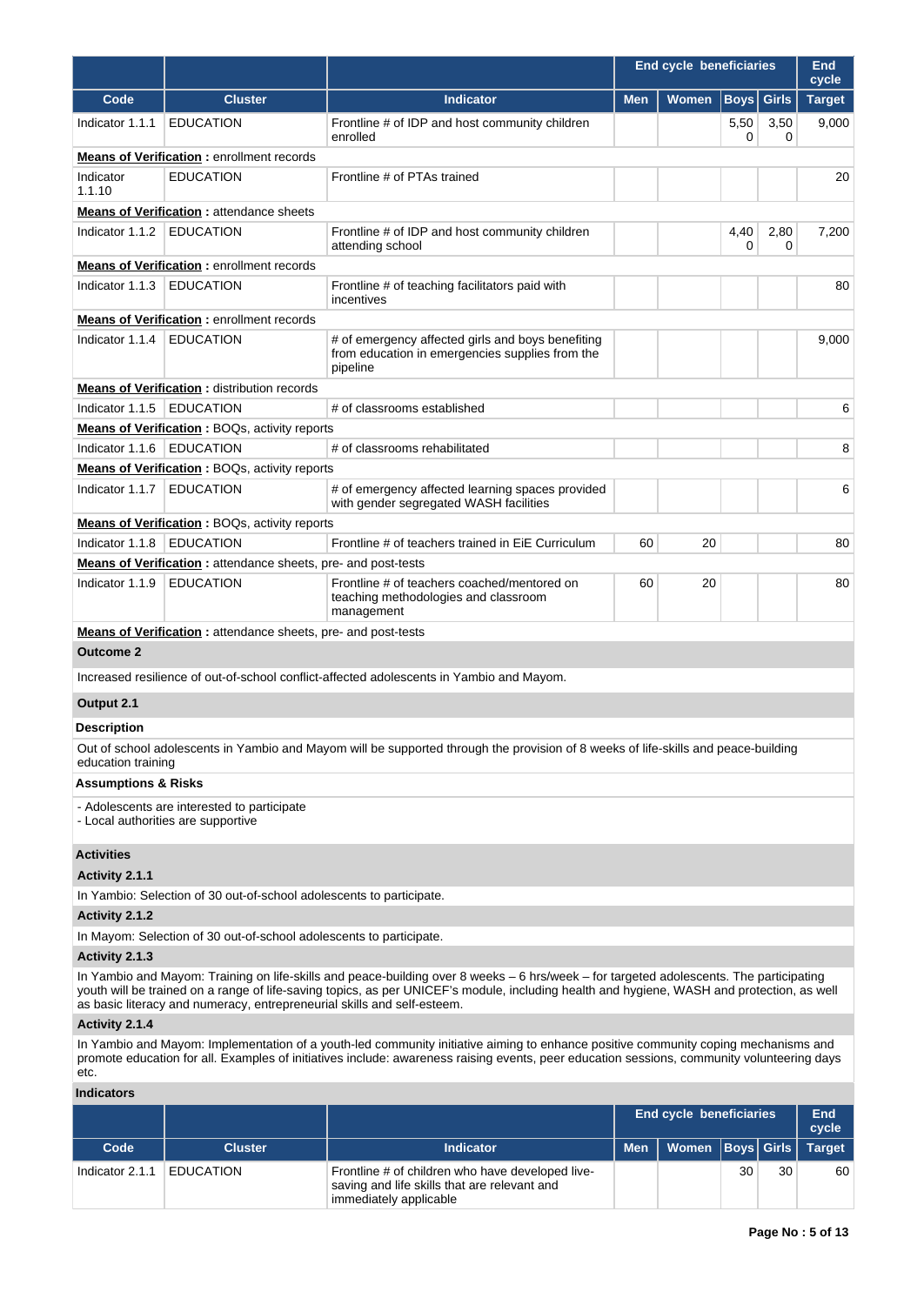| <b>Means of Verification:</b> attendance records, certificates of participation                                   |                                                              |  |  |  |  |  |  |  |  |  |
|-------------------------------------------------------------------------------------------------------------------|--------------------------------------------------------------|--|--|--|--|--|--|--|--|--|
| Indicator $2.1.2$ EDUCATION<br># of youth-led community events (types of<br>activities defined in activity 2.1.3) |                                                              |  |  |  |  |  |  |  |  |  |
|                                                                                                                   | <b>Means of Verification:</b> Activity reports, action plans |  |  |  |  |  |  |  |  |  |
|                                                                                                                   | <b>Additional Targets:</b>                                   |  |  |  |  |  |  |  |  |  |

# **M & R**

# **Monitoring & Reporting plan**

INTERSOS is committed to monitor and evaluate the action's implementation and dynamics to ensure that expected results are achieved within the designated time frame, and that the project is responding to the priority sectoral needs within the targeted communities. In order to do this, the education project manager will ensure regular and timely reporting against indicators, sharing internally with the education programme coordinator, and wider programme support team in Juba and HQ, through INTERSOS' project appraisal tool. The implementation of the project, as well as its monitoring and reporting, will be supported by the education programme coordinator from a technical and programmatic perspective, as well as the country finance officer and the logisitics coordinator, both of whom will support project monitoring from a compliance and procedural perspective.

An M&E plan will be elaborated at project start-up phase (part of INTERSOS' project appraisal tool) and will involve all programme staff, as well as the targeted communities, in regularly monitoring the progress of the project, looking specifically for impact, relevance and quality of activities/expected results, as well as output monitoring.

INTERSOS will continue to regularly submit updated 5W matrices to the cluster on a bi-weekly basis, and will ensure regular reporting (quarterly and bi-annually) to the CHF. Finally, INTERSOS will facilitate M&R visits from the CHF team and will ensure any feedback shared is integrated into the project implementation.

# **Workplan**

| Activitydescription                                                                                                                                                                                                                                                                                                                                                                                                                                                                                           | Year |  |  | 5. | 6. | 8 | 9 |   | 10 11 12 |  |
|---------------------------------------------------------------------------------------------------------------------------------------------------------------------------------------------------------------------------------------------------------------------------------------------------------------------------------------------------------------------------------------------------------------------------------------------------------------------------------------------------------------|------|--|--|----|----|---|---|---|----------|--|
| Activity 1.1.1: In Yambio: Focused assessment and selection of schools/school<br>communities to support. INTERSOS is planning to maintain support to the 6                                                                                                                                                                                                                                                                                                                                                    | 2016 |  |  |    |    |   | Χ |   |          |  |
| schools supported under the 1st allocation, through the payment of incentives and<br>the provision of training to teachers and PTAs, as well as small-scale rehabilitation<br>and maintenance of school facilities where required, and will extend the its support<br>to 4 further schools, ensuring students benefit from classroom and WASH facility<br>establishment and rehabilitation where required, teaching and learning materials,<br>teachers incentives and training for teachers and PTA members. | 2017 |  |  |    |    |   |   |   |          |  |
| Activity 2.1.1: In Yambio: Selection of 30 out-of-school adolescents to participate.                                                                                                                                                                                                                                                                                                                                                                                                                          | 2016 |  |  |    |    |   |   | Χ |          |  |
|                                                                                                                                                                                                                                                                                                                                                                                                                                                                                                               | 2017 |  |  |    |    |   |   |   |          |  |

# **OTHER INFO**

# **Accountability to Affected Populations**

INTERSOS will ensure accountability to the target population in the following ways:

Ongoing advocacy with county education officials, as well as the national and state level clusters (which INTERSOS co-leads in Unity officially and supports in WES), to ensure the feedback of the community is raised at all fora and is taken into consideration in education response planning.

INTERSOS will ensure transparency in our intervention through regularly sharing information with community members on the programme, its aims and achievements to date, as well as on the policies, procedures and values of INTERSOS.

The feedback and complaints of the affected population will be received and addressed where possible, either through direct intervention by INTERSOS, or through passing issues raised on to county education officials or State or National cluster mechanisms. INTERSOS has clear policies and procedures to deal with any issues raised by affected individuals regarding sensitive violations and/or physical abuse. The community will be mobilized to participate in the achievement of the project, and their concerns – particularly in terms of the number of teachers supported, the quality of education and support and the need for more learning spaces – have been integrated into the project design

Finally, INTERSOS will involve the community in the monitoring and evaluation of the proposed project, as well as the design of further/future EiE interventions in the supported communities.

# **Implementation Plan**

INTERSOS will achieve the proposed activities as per the workplan elaborated above. The teams are already in palce and thus implementation will begin immediately should the project be successful. The project manager will be responsible to oversee activities in both locations, and will split his/her time equally between the two locations. In the absence of the PM, the education officer will be deputized to lead the education assistants. Specific workplans will be drawn up for each location at project start-up phase and will be revised as the project progresses. Financial plans and procurement plans will also be designed to facilitate effective implementation of the project.

In terms of project management, in both Yambio and Mayom Education Officers will be responsible for the implementation of the project activities. The education officers will be based in the INTERSOS offices in each location. Two education assistants will report to each of the education officers. The education assistants will be responsible for the day-to-day monitoring of the schools, aiming to ensure each supported school receives a bi-weekly monitoring and coaching visit from the INTERSOS education team. In addition to this work, one of the education assistants in each location will be responsible for following up the youth activities and the other for following up the PTA activities. The project manager will divide his/her time between the two locations and will ensure daily communication with both field teams through phone, email, skype and thuraya when s/he is not there.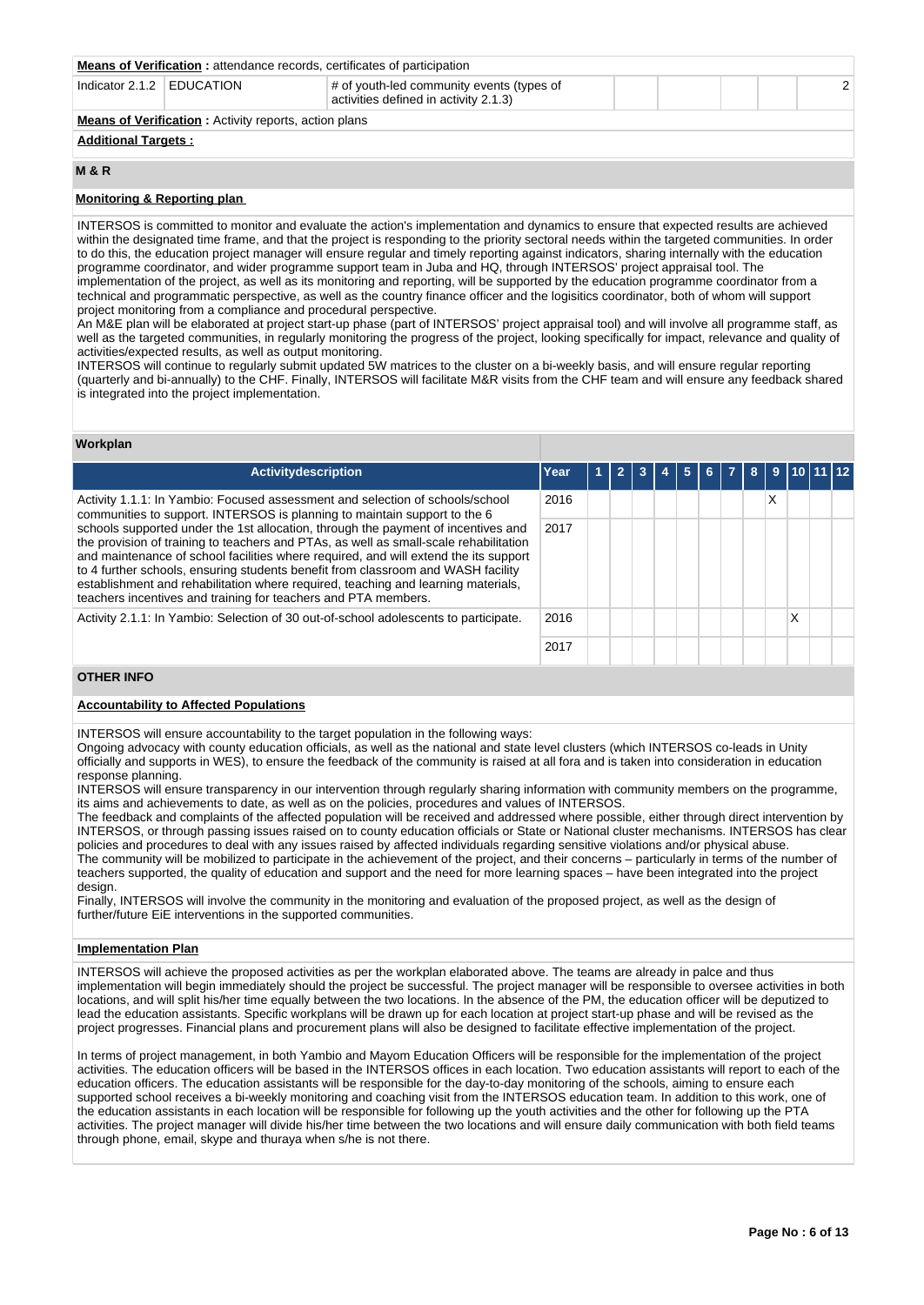# **Coordination with other Organizations in project area**

| Name of the organization        | Areas/activities of collaboration and rationale                                                                                                                                                                                                                                                                                           |
|---------------------------------|-------------------------------------------------------------------------------------------------------------------------------------------------------------------------------------------------------------------------------------------------------------------------------------------------------------------------------------------|
| Windle Trust                    | Education partner working in both locations specifically in terms of<br>teacher and PTA training, also in terms of capitation grants under<br>GESS programme. INTERSOS will coordinate closely with WT to<br>ensure no duplication or overlap in the target locations, and to<br>ensure the broadest possible coverage in both locations. |
| CARE                            | supporting primary health care in Mayom. INTERSOS uses CARE<br>accommodation in Mayom and coordinates both logistically in<br>programmatically where relevant (e.g. integration of health<br>messaging into teacher training).                                                                                                            |
| <b>MSF</b>                      | run hospitals in both locations. Coordination is logisitical and<br>contextual.                                                                                                                                                                                                                                                           |
| <b>Samaritans Purse</b>         | WASH programmes in Mayom. INTERSOS will coordinate the<br>WASH rehabilitation in schools with SP to ensure there is no overlap<br>or duplication, and to ensure the widest coverage possible.                                                                                                                                             |
| ADRA                            | implementing education activities in WES although not in the<br>targeted payams.                                                                                                                                                                                                                                                          |
| Fordermore Mader Of The Besteat |                                                                                                                                                                                                                                                                                                                                           |

#### **Environment Marker Of The Project**

A: Neutral Impact on environment with No mitigation

# **Gender Marker Of The Project**

2a-The project is designed to contribute significantly to gender equality

# **Justify Chosen Gender Marker Code**

The proposed project will contribute substantially to gender equality in the following ways:

• While INTERSOS acknowledges the difficulties in finding female teaching facilitators, as women are unfortunately more likely to illiterate and unable to speak the language of instruction, INTERSOS will make concerted efforts to select as many females as possible for volunteer teaching facilitator roles, placing them in subjects or classes where they will be able to have a positive impact.

• Where WASH facilities are established or rehabilitated, INTERSOS will ensure separate, opposite facing, stances for girls and boys, to discourage the dropout of adolescent girls.

• Mothers will be encouraged to participate in PTAs, and INTERSOS will aim for 50/50 representation of mothers and fathers at the proposed trainings for PTA members.

• Equality will be ensured between the sexes in the selection of adolescent girls and boys for the youth component of the project.

#### **Protection Mainstreaming**

The specific needs of girls, boys, women and men will be taken into consideration throughout the project cycle in the following ways:

• WASH facilities to be rehabilitated will be done as per Sphere standards with separated stances for girls and boys

• Child wellbeing, physical and emotional, will be addressed through teacher training, with teachers being equipped to respond to the emotional needs of their students, as well as with alternative discipline strategies to reduce the reliance on corporal punishment.

• Learning spaces will be established and rehabilitated in a way that ensures they are safe and protective for students.

• Teachers and PTA members will be trained on the specific needs of girls and boys, and the right both genders have to an education, as well as its specific immediate and long terms benefits.

# **Country Specific Information**

#### **Safety and Security**

Currently, both target locations are fairly stable, although there have been incidents of violence in the past. In Yambio, fighting has been more recent (as described in the humanitarian context section), and resulted in mass displacement within the county and surrounding counties. Since the signature of the peace agreement signed between the "Arrow Boys and the Government on 1 April 2016, the situation has calmed with returns occurring at a slow pace. However, the situation does remain fragile, as there are limited livelihoods opportunities for displaced people either in their place of displacement or their place of return. In Mayom, the situation has remained more or less calm since the widespread violence that gripped Unity State prior to the signature of the CPA, with violence reaching its peak in Mayom specifically in late 2013. Things have calmed to the extent that there are now large numbers of people returning to the county from other parts of South Sudan, as well as from Sudan. Again, as throughout the country, the situation remains fragile.

INTERSOS has comprehensive security management plans in place for all project locations and regularly assesses the risk of renewed fighting in each location, looking specifically at the risk to the security of our staff, as well as the feasibility of project implementation and the risk our presence may pose to the affected community. Decisions to remain or withdraw in times where there is a risk of conflict, or in times where conflict has broken out, are informed by this regularly updated assessment.

#### **Access**

INTERSOS has a base in Yambio town and is implementing WASH programmes from here as well as the recently terminated EIE project. Yambio town is very accessible, with multiple flights to and from Juba. The wider payam is also relatively accessible, with poor weather making some parts of Gangura inaccessible for small periods of time.

Mayom is harder to access, however, INTERSOS has been successfully implementing there since February. There are direct flights to Mayom from Juba and it is possible to reach the county by road from Bentiu.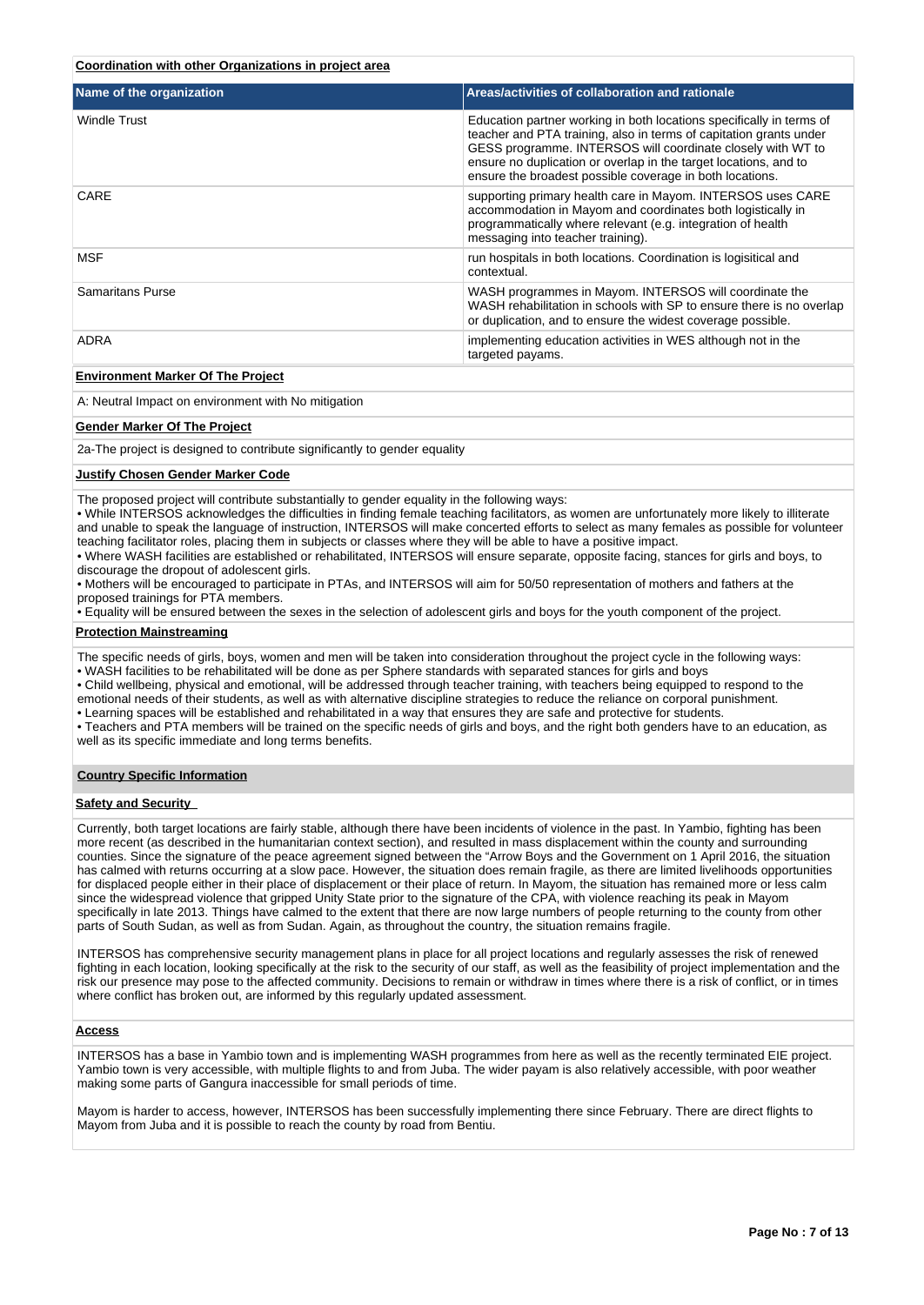# **BUDGET**

| Code | <b>Budget Line Description</b>                                                                                                                                                                                                                                                                                                                                                                                                                                                                                                                                                                             |   | D / S Quantity Unit | cost                  | <b>Duration</b><br>Recurran charged<br>ce | $\frac{9}{6}$<br>to CHF | <b>Total Cost</b> |  |  |  |
|------|------------------------------------------------------------------------------------------------------------------------------------------------------------------------------------------------------------------------------------------------------------------------------------------------------------------------------------------------------------------------------------------------------------------------------------------------------------------------------------------------------------------------------------------------------------------------------------------------------------|---|---------------------|-----------------------|-------------------------------------------|-------------------------|-------------------|--|--|--|
|      | <b>Staff and Other Personnel Costs</b>                                                                                                                                                                                                                                                                                                                                                                                                                                                                                                                                                                     |   |                     |                       |                                           |                         |                   |  |  |  |
| 1.1  | Project Manager                                                                                                                                                                                                                                                                                                                                                                                                                                                                                                                                                                                            | D |                     | $1 \, 5,500$<br>.00   | 6                                         | 100.00                  | 33,000.00         |  |  |  |
|      | the project manager will hold overall responsibility for the implementation of the proposed project. S/he will split their time<br>between the two project locations and will ensure effective management of the teams remotely when s/he is not in one location.                                                                                                                                                                                                                                                                                                                                          |   |                     |                       |                                           |                         |                   |  |  |  |
| 1.2  | Engineer                                                                                                                                                                                                                                                                                                                                                                                                                                                                                                                                                                                                   | D |                     | 1 5,500<br>.00        | 6                                         | 33.33                   | 10,998.90         |  |  |  |
|      | The engineer will be responsible for the rehabilitation of classrooms and the establishment of new classrooms, WASH<br>infrastructure etc. S/he will ensure technical standards are adhered to and all works are carried out to the highest standard. S/he<br>will produce contextually relevant designs, BoQs and RFQs for each of the proposed works and will monitor impementation until<br>his/her final technical sign off                                                                                                                                                                            |   |                     |                       |                                           |                         |                   |  |  |  |
| 1.3  | <b>Education officer</b>                                                                                                                                                                                                                                                                                                                                                                                                                                                                                                                                                                                   | D |                     | $2 \mid 1,500$<br>.00 | 6                                         | 100.00                  | 18,000.00         |  |  |  |
|      | the education officers will support the PM in the implementation of the project. One will be based in Yambio and the other in<br>Mayom. They will line manage the education assistants in each location and deputize for the PM in his/her absence.                                                                                                                                                                                                                                                                                                                                                        |   |                     |                       |                                           |                         |                   |  |  |  |
| 1.4  | <b>Education assistants</b>                                                                                                                                                                                                                                                                                                                                                                                                                                                                                                                                                                                | D |                     | $4 \mid 1,200$<br>.00 | 6                                         | 100.00                  | 28,800.00         |  |  |  |
|      | the education assistants will be responsible for the day to day activities of the project. Two will be based in Mayom, reporting to<br>the education officer there, and two in Yambio, reporting to the education officer there. In each location, the assistants will be<br>responsible for school monitoring and technical support, aiming to ensure each school has a monitoring and coaching visit on at<br>least a bi-weekly basis (weather permitting). Additionally, in each location, one of the assistant will follow up the youth activities<br>and the other will follow up the PTA activities. |   |                     |                       |                                           |                         |                   |  |  |  |
| 1.5  | <b>Head of Mission</b>                                                                                                                                                                                                                                                                                                                                                                                                                                                                                                                                                                                     | S |                     | $1 \, 6,000$<br>.00   | 6                                         | 16.66                   | 5,997.60          |  |  |  |
|      | contribution to Head of Mission (international, based in Juba) @ 6,000 USD/mo. Unit cost includes gross salary, medical and life<br>insurance, legal registration in the country, quota of international flight as per % budgeted, etc etc                                                                                                                                                                                                                                                                                                                                                                 |   |                     |                       |                                           |                         |                   |  |  |  |
| 1.6  | Logistic coordinator Juba                                                                                                                                                                                                                                                                                                                                                                                                                                                                                                                                                                                  | S |                     | $1 \, 5,500$<br>.00   | 6                                         | 16.66                   | 5,497.80          |  |  |  |
|      | contribution to Logistic Coordinator (international, based in Juba with travels to field locations) @ 5,500 USD/mo to support and<br>coordinate the logistic part of the project. Unit cost includes gross salary, medical and life insurance, legal registration in the<br>country, quota of international flight as per % budgeted, etc etc                                                                                                                                                                                                                                                              |   |                     |                       |                                           |                         |                   |  |  |  |
| 1.7  | <b>Finance Officer</b>                                                                                                                                                                                                                                                                                                                                                                                                                                                                                                                                                                                     | S |                     | $1 \, 5,500$<br>.00   | 6                                         | 16.66                   | 5,497.80          |  |  |  |
|      | contribution to Finance Officer (international, based in Juba) @ 5,500 USD/mo to guarantee full adherence to internal and donor's<br>administrative and financial procedures and timely submission of interim and final report. Unit cost includes gross salary, medical<br>and life insurance, legal registration in the country, quota of international flight as per % budgeted, etc etc                                                                                                                                                                                                                |   |                     |                       |                                           |                         |                   |  |  |  |
| 1.8  | <b>HR Officer</b>                                                                                                                                                                                                                                                                                                                                                                                                                                                                                                                                                                                          | S |                     | $1 \mid 1,140$<br>.00 | 6                                         | 16.66                   | 1,139.54          |  |  |  |
|      | contribution to HR Officer (Juba, with travels to field locations). Unit cost includes gross salary (net, social insurance and income<br>tax) and medical insurance                                                                                                                                                                                                                                                                                                                                                                                                                                        |   |                     |                       |                                           |                         |                   |  |  |  |
| 1.9  | Admin/ Finance Officer                                                                                                                                                                                                                                                                                                                                                                                                                                                                                                                                                                                     | S |                     | $1 \mid 1,250$<br>.00 | 6                                         | 16.66                   | 1,249.50          |  |  |  |
|      | contribution to Admin/Finance Officer (Juba, with travels to field locations). Unit cost includes gross salary (net, social insurance<br>and income tax) and medical insurance                                                                                                                                                                                                                                                                                                                                                                                                                             |   |                     |                       |                                           |                         |                   |  |  |  |
| 1.10 | Logistician Yambio                                                                                                                                                                                                                                                                                                                                                                                                                                                                                                                                                                                         | D | 1 <sup>1</sup>      | 880.0<br>0            | 6                                         | 16.66                   | 879.65            |  |  |  |
|      | contribution to 1 Logistician @ 880 USD / mo to implement the project under the supervision of Project Manager. Unit cost<br>includes gross salary (net, social insurance and income tax) and medical insurance                                                                                                                                                                                                                                                                                                                                                                                            |   |                     |                       |                                           |                         |                   |  |  |  |
| 1.11 | Security guards Yambio                                                                                                                                                                                                                                                                                                                                                                                                                                                                                                                                                                                     | D |                     | 7 850.0<br>$\Omega$   | 6                                         | 16.66                   | 5,947.62          |  |  |  |
|      | contribution to securiy guards, @ 850 USD/mo each. Unit cost includes gross salary (net, social insurance and income tax) and<br>medical insurance                                                                                                                                                                                                                                                                                                                                                                                                                                                         |   |                     |                       |                                           |                         |                   |  |  |  |
| 1.12 | Cleaner Yambio                                                                                                                                                                                                                                                                                                                                                                                                                                                                                                                                                                                             | D | 1 <sup>1</sup>      | 512.0                 | 6                                         | 16.66                   | 511.80            |  |  |  |
|      | contribution to clearner, @ 512 USD/mo each. Unit cost includes gross salary (net, social insurance and income tax) and medical<br>insurance                                                                                                                                                                                                                                                                                                                                                                                                                                                               |   |                     |                       |                                           |                         |                   |  |  |  |
|      | <b>Section Total</b>                                                                                                                                                                                                                                                                                                                                                                                                                                                                                                                                                                                       |   |                     |                       |                                           |                         | 117,520.21        |  |  |  |
|      | <b>Supplies, Commodities, Materials</b>                                                                                                                                                                                                                                                                                                                                                                                                                                                                                                                                                                    |   |                     |                       |                                           |                         |                   |  |  |  |
| 2.1  | Establishment of school facilities - classrooms, latrines,<br>handwashing points etc.                                                                                                                                                                                                                                                                                                                                                                                                                                                                                                                      | D |                     | 8 4,380<br>.00        | 1                                         | 100.00                  | 35,040.00         |  |  |  |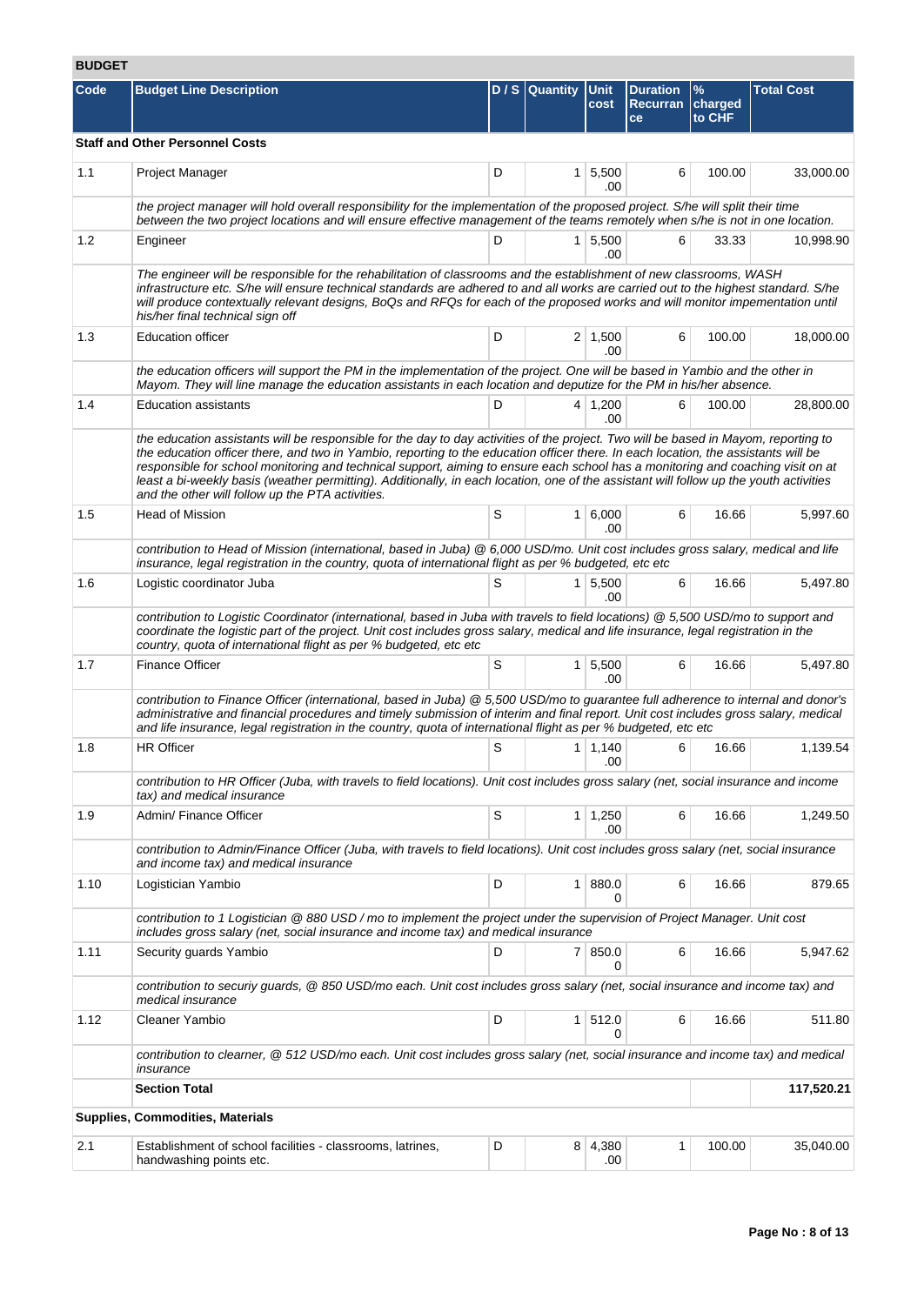|                  | Based on a more in-depth assessment, INTERSOS will establish semi-permanent classrooms, latrines and handwashing<br>facilities to ensure school environments are safe and protective. Materials, transport and labour included in the above.<br>INTERSOS estimates to be able to establish 6 classrooms in the supported schools, to rehabilitate a further 8, and to ensure<br>adequate, gender segregated WASH facilities in six schools. The average unit cost for the establishment of a 2-classroom semi-<br>permanent structure is 03,500 USD. The average cost of medium rehabilitation is 1,500 USD (e.g. putting up a fence, repairing a<br>roof, levelling the floor etc.). The average cost for new WASH facilities (8 stances for children, 2 for teachers and a 6-tap<br>handwashing point) is 3,5700 USD. Rehabilitation of WASH facilities depends on the scale of the damage, but for moderate<br>repairs (replacement of doors, latrine slabs, piping nad taps in water points etc.) the cost is about 1,500 - 2,000 USD. |   |                |                       |              |        |           |
|------------------|--------------------------------------------------------------------------------------------------------------------------------------------------------------------------------------------------------------------------------------------------------------------------------------------------------------------------------------------------------------------------------------------------------------------------------------------------------------------------------------------------------------------------------------------------------------------------------------------------------------------------------------------------------------------------------------------------------------------------------------------------------------------------------------------------------------------------------------------------------------------------------------------------------------------------------------------------------------------------------------------------------------------------------------------|---|----------------|-----------------------|--------------|--------|-----------|
| 2.2              | Training and in-classroom support and monitoring for teachers                                                                                                                                                                                                                                                                                                                                                                                                                                                                                                                                                                                                                                                                                                                                                                                                                                                                                                                                                                              | D |                | 4 2,700<br>.00        | $\mathbf{1}$ | 100.00 | 10,800.00 |
|                  | Printing of training and participants manuals, procurement of additional training stationary needs, rent of hotel space and<br>provison of refreshments for four multi-day residential training sessions on: classroom management, lesson planning and<br>pedagogy, lifesaving themes integrated throughout. Additionally, INTERSOS will establish monthly teacher learning circles<br>encoiraging teachers to support eachother in improving pedagogical practice. BREAKDOWN PER TRAINING UNIT/SESSION:<br>40 teachers x printed training materials @ 12 USD = 480 USD. 4 facilitators x printed training materials @ 20 USD = 80 USD. 40<br>teachers + 4 facilitators x refreshments/hotel rental @ avg. 6 USD x 8 days = 2,112 USD. TOTAL rounded up = 2,700 USD per<br>residential session.                                                                                                                                                                                                                                            |   |                |                       |              |        |           |
| 2.3              | Teachers incentives                                                                                                                                                                                                                                                                                                                                                                                                                                                                                                                                                                                                                                                                                                                                                                                                                                                                                                                                                                                                                        | D |                | 80 30.00              | 6            | 100.00 | 14,400.00 |
|                  | incentives for 80 teachers at 900SSP/month                                                                                                                                                                                                                                                                                                                                                                                                                                                                                                                                                                                                                                                                                                                                                                                                                                                                                                                                                                                                 |   |                |                       |              |        |           |
| 2.4              | Provision of teaching and learning materials                                                                                                                                                                                                                                                                                                                                                                                                                                                                                                                                                                                                                                                                                                                                                                                                                                                                                                                                                                                               | D |                | 2   5,000<br>.00      | $\mathbf{1}$ | 100.00 | 10,000.00 |
|                  | Classrooms to be equiped with mini-libraries, educational posters and extra-curricular educational materials to promote literacy<br>gains and self-learning, includes to transportation of materials to site (as well as transportation of materials from the core<br>pipeline).                                                                                                                                                                                                                                                                                                                                                                                                                                                                                                                                                                                                                                                                                                                                                           |   |                |                       |              |        |           |
| 2.5              | Training and ongoing support for PTA members                                                                                                                                                                                                                                                                                                                                                                                                                                                                                                                                                                                                                                                                                                                                                                                                                                                                                                                                                                                               | D |                | $2 \mid 3,850$<br>.00 | 1            | 100.00 | 7,700.00  |
|                  | Training for PTA members on their role in the school community, including support for community school financing initiatives and<br>fundraising efforts. BREAKDOWN PER SESSION: 60 PTA members + 4 facilitators x lunch/hotel rental @ avg. 6 USD/day x 6<br>days = 2,304 USD. Misc. training materials (including flip charts, notebooks, pens, projectors etc.) @ 500 USD. Support for<br>community-led fundraising/awareness raising events such as school open days, radio campaigns, community meetings etc. @<br>1000. TOTAL rounded up = 3,850 USD                                                                                                                                                                                                                                                                                                                                                                                                                                                                                  |   |                |                       |              |        |           |
| 2.6              | Lifesills/peacebuilding training for adolescents                                                                                                                                                                                                                                                                                                                                                                                                                                                                                                                                                                                                                                                                                                                                                                                                                                                                                                                                                                                           | D |                | 2 6,000<br>.00        | $\mathbf{1}$ | 100.00 | 12,000.00 |
| 2.7              | Training on lifeskills and peacebuilding for 60 adolescents over 8 weeks, including provision of a small budget for a youth-led<br>community initiative. BREAKDOWN OF ACTIVITY/LOCATION: 30 adolescents + 4 facilitators x refreshments/hotel rental @ avg.<br>6 USD/day x 16 = 3,264 USD. Workbooks for 30 participants @ 15 USD = 450 USD. Printed training materials for 4 facilitators @<br>20 USD = 80 USD. Misc. training materials @ 1,000 USD. Budget for youth-led activity 1,200 USD. TOTAL rounded up = 6,000<br>USD<br>Visibility and IEC materials                                                                                                                                                                                                                                                                                                                                                                                                                                                                            | D |                | 2 495.0               | 1            | 100.00 | 990.00    |
|                  |                                                                                                                                                                                                                                                                                                                                                                                                                                                                                                                                                                                                                                                                                                                                                                                                                                                                                                                                                                                                                                            |   |                | 0                     |              |        |           |
|                  | Signboards, stickers, flags, t-shirts etc.                                                                                                                                                                                                                                                                                                                                                                                                                                                                                                                                                                                                                                                                                                                                                                                                                                                                                                                                                                                                 |   |                |                       |              |        |           |
|                  | <b>Section Total</b>                                                                                                                                                                                                                                                                                                                                                                                                                                                                                                                                                                                                                                                                                                                                                                                                                                                                                                                                                                                                                       |   |                |                       |              |        | 90,930.00 |
| <b>Equipment</b> |                                                                                                                                                                                                                                                                                                                                                                                                                                                                                                                                                                                                                                                                                                                                                                                                                                                                                                                                                                                                                                            |   |                |                       |              |        |           |
| 3.1              | Project equipment                                                                                                                                                                                                                                                                                                                                                                                                                                                                                                                                                                                                                                                                                                                                                                                                                                                                                                                                                                                                                          | D |                | $1 \mid 3,050$<br>.00 | 1            | 100.00 | 3,050.00  |
|                  | Purchase of laptop, mobile phone, thuraya etc. BREAKDOWN: Laptop x 2 @ 900 USD each. Thuraya x 1 @ 1,250 USD.                                                                                                                                                                                                                                                                                                                                                                                                                                                                                                                                                                                                                                                                                                                                                                                                                                                                                                                              |   |                |                       |              |        |           |
|                  | <b>Section Total</b>                                                                                                                                                                                                                                                                                                                                                                                                                                                                                                                                                                                                                                                                                                                                                                                                                                                                                                                                                                                                                       |   |                |                       |              |        | 3,050.00  |
| <b>Travel</b>    |                                                                                                                                                                                                                                                                                                                                                                                                                                                                                                                                                                                                                                                                                                                                                                                                                                                                                                                                                                                                                                            |   |                |                       |              |        |           |
| 5.1              | Airfares                                                                                                                                                                                                                                                                                                                                                                                                                                                                                                                                                                                                                                                                                                                                                                                                                                                                                                                                                                                                                                   | D |                | 16 550.0<br>$\Omega$  | 1            | 100.00 | 8,800.00  |
|                  | Internal flights to and from the project location for PM, engineer and Education coordinator - 550 USD/ round trip                                                                                                                                                                                                                                                                                                                                                                                                                                                                                                                                                                                                                                                                                                                                                                                                                                                                                                                         |   |                |                       |              |        |           |
| 5.2              | Vehicle rental and maintenance (including driver)                                                                                                                                                                                                                                                                                                                                                                                                                                                                                                                                                                                                                                                                                                                                                                                                                                                                                                                                                                                          | D |                | 2   2,800<br>.00      | 6            | 100.00 | 33,600.00 |
|                  | Rent of vehicle including the provision of a driver and regular maintenance - 100 USD/day                                                                                                                                                                                                                                                                                                                                                                                                                                                                                                                                                                                                                                                                                                                                                                                                                                                                                                                                                  |   |                |                       |              |        |           |
| 5.3              | Vehicles and generators fuel/maintenance                                                                                                                                                                                                                                                                                                                                                                                                                                                                                                                                                                                                                                                                                                                                                                                                                                                                                                                                                                                                   | S | 1 <sup>1</sup> | 400.0<br>0            | 6            | 100.00 | 2,400.00  |
|                  | contribution to vehicle and generator fuell and maintenance                                                                                                                                                                                                                                                                                                                                                                                                                                                                                                                                                                                                                                                                                                                                                                                                                                                                                                                                                                                |   |                |                       |              |        |           |
|                  | <b>Section Total</b>                                                                                                                                                                                                                                                                                                                                                                                                                                                                                                                                                                                                                                                                                                                                                                                                                                                                                                                                                                                                                       |   |                |                       |              |        | 44,800.00 |
|                  | <b>General Operating and Other Direct Costs</b>                                                                                                                                                                                                                                                                                                                                                                                                                                                                                                                                                                                                                                                                                                                                                                                                                                                                                                                                                                                            |   |                |                       |              |        |           |
| 7.1              | Communication costs                                                                                                                                                                                                                                                                                                                                                                                                                                                                                                                                                                                                                                                                                                                                                                                                                                                                                                                                                                                                                        | D | 2 <sub>1</sub> | 340.0<br>0            | 6            | 100.00 | 4,080.00  |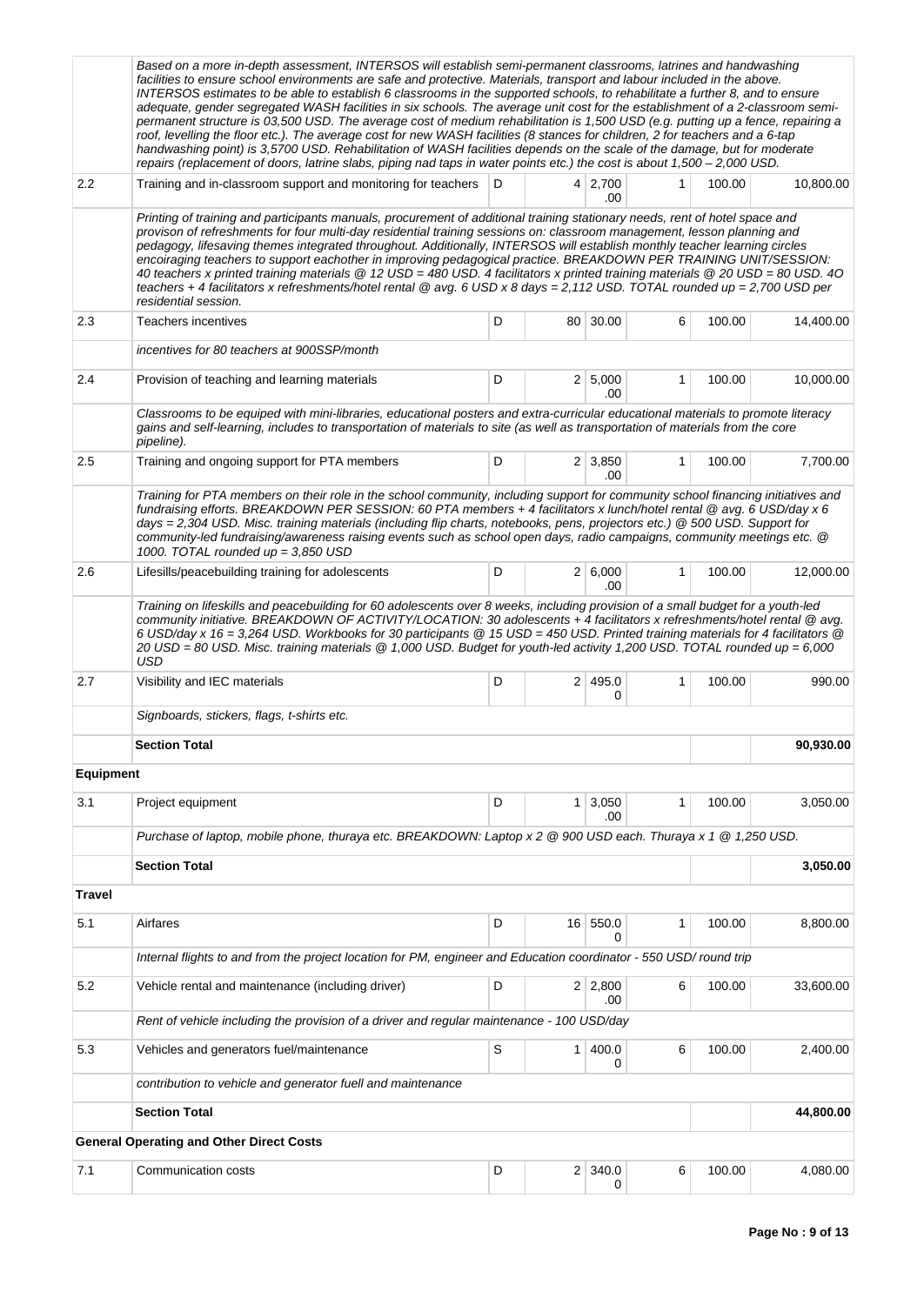|                   | internet, airtime etc.                                                              |   |                |                          |   |        |            |
|-------------------|-------------------------------------------------------------------------------------|---|----------------|--------------------------|---|--------|------------|
| 7.2               | Office supplies, stationery, running costs and maintenance                          | D |                | $2$ 350.0<br>$\Omega$    | 6 | 100.00 | 4,200.00   |
|                   | contribution to office supplies, stationery, running cost and maintenance in Yambio |   |                |                          |   |        |            |
| 7.3               | Office rent                                                                         | S | 1 <sup>1</sup> | 3,000<br>.00             | 6 | 16.66  | 2,998.80   |
|                   | contribution to office rent                                                         |   |                |                          |   |        |            |
| 7.4               | <b>Field Accommodation</b>                                                          | D | 1 <sup>1</sup> | 700.0<br>0               | 6 | 100.00 | 4,200.00   |
|                   | accommodation in the field                                                          |   |                |                          |   |        |            |
| 7.5               | Bank / Transfer costs                                                               | S | 1              | 820.0<br>0               | 6 | 100.00 | 4,920.00   |
|                   | bank charges/transaction costs                                                      |   |                |                          |   |        |            |
| 7.6               | Security management (Security service, Night driver, Upgrade,<br>etc)               | D |                | $1 \, 3,000$<br>.00      | 6 | 16.66  | 2,998.80   |
|                   | 16.66% contribution to costs for security management                                |   |                |                          |   |        |            |
| 7.7               | Office utilities (water supply, generator rental, etc)                              | D | $\mathbf{1}$   | 350.0<br>0               | 6 | 100.00 | 2,100.00   |
|                   | contribution to office utilities (wter supply, generator rental etc) in Yambio      |   |                |                          |   |        |            |
| 7.8               | Monitoring and evaluation                                                           | S |                | $1 \,   \, 3,000$<br>.00 | 6 | 16.66  | 2,998.80   |
|                   | 16.66% contribution to Monitoring and Evaluation (trip, per diem and accommodation) |   |                |                          |   |        |            |
|                   | <b>Section Total</b>                                                                |   |                |                          |   |        | 28,496.40  |
| <b>SubTotal</b>   |                                                                                     |   | 152.00         |                          |   |        | 284,796.61 |
| Direct            |                                                                                     |   |                |                          |   |        | 252,096.77 |
| Support           |                                                                                     |   |                |                          |   |        | 32,699.84  |
| <b>PSC Cost</b>   |                                                                                     |   |                |                          |   |        |            |
|                   | <b>PSC Cost Percent</b>                                                             |   |                |                          |   |        | 7.00       |
| <b>PSC Amount</b> |                                                                                     |   |                |                          |   |        | 19,935.76  |
| <b>Total Cost</b> |                                                                                     |   |                |                          |   |        | 304,732.37 |
|                   | <b>Grand Total CHF Cost</b>                                                         |   |                |                          |   |        | 304,732.37 |

**Project Locations**

| Location       | <b>Estimated</b><br>percentage<br>of budget<br>for each<br><b>location</b> | <b>Estimated number of beneficiaries</b><br>for each location |       |                |  |                         | <b>Activity Name</b>                                                                                                                                                                                                                                                                                                                                                                                                                                                                                                                                                                                                                                                                                                                                                                        |
|----------------|----------------------------------------------------------------------------|---------------------------------------------------------------|-------|----------------|--|-------------------------|---------------------------------------------------------------------------------------------------------------------------------------------------------------------------------------------------------------------------------------------------------------------------------------------------------------------------------------------------------------------------------------------------------------------------------------------------------------------------------------------------------------------------------------------------------------------------------------------------------------------------------------------------------------------------------------------------------------------------------------------------------------------------------------------|
|                |                                                                            | <b>Men</b>                                                    | Women |                |  | <b>Boys Girls Total</b> |                                                                                                                                                                                                                                                                                                                                                                                                                                                                                                                                                                                                                                                                                                                                                                                             |
| Unity -> Mayom | 50                                                                         | 75                                                            |       | 25 2,765 1,765 |  | 4,630                   | Activity 1.1.1 : In Yambio: Focused assessment<br>and selection of schools/school communities to<br>support. INTERSOS is planning to maintain<br>support to the 6 schools supported under the 1st<br>allocation, through the payment of incentives and<br>the provision of training to teachers and PTAs, as<br>well as small-scale rehabilitation and<br>maintenance of school facilities where required,<br>and will extend the its support to 4 further<br>schools, ensuring students benefit from<br>classroom and WASH facility establishment and<br>rehabilitation where required, teaching and<br>learning materials, teachers incentives and<br>training for teachers and PTA members.<br>Activity 2.1.1 : In Yambio: Selection of 30 out-of-<br>school adolescents to participate. |